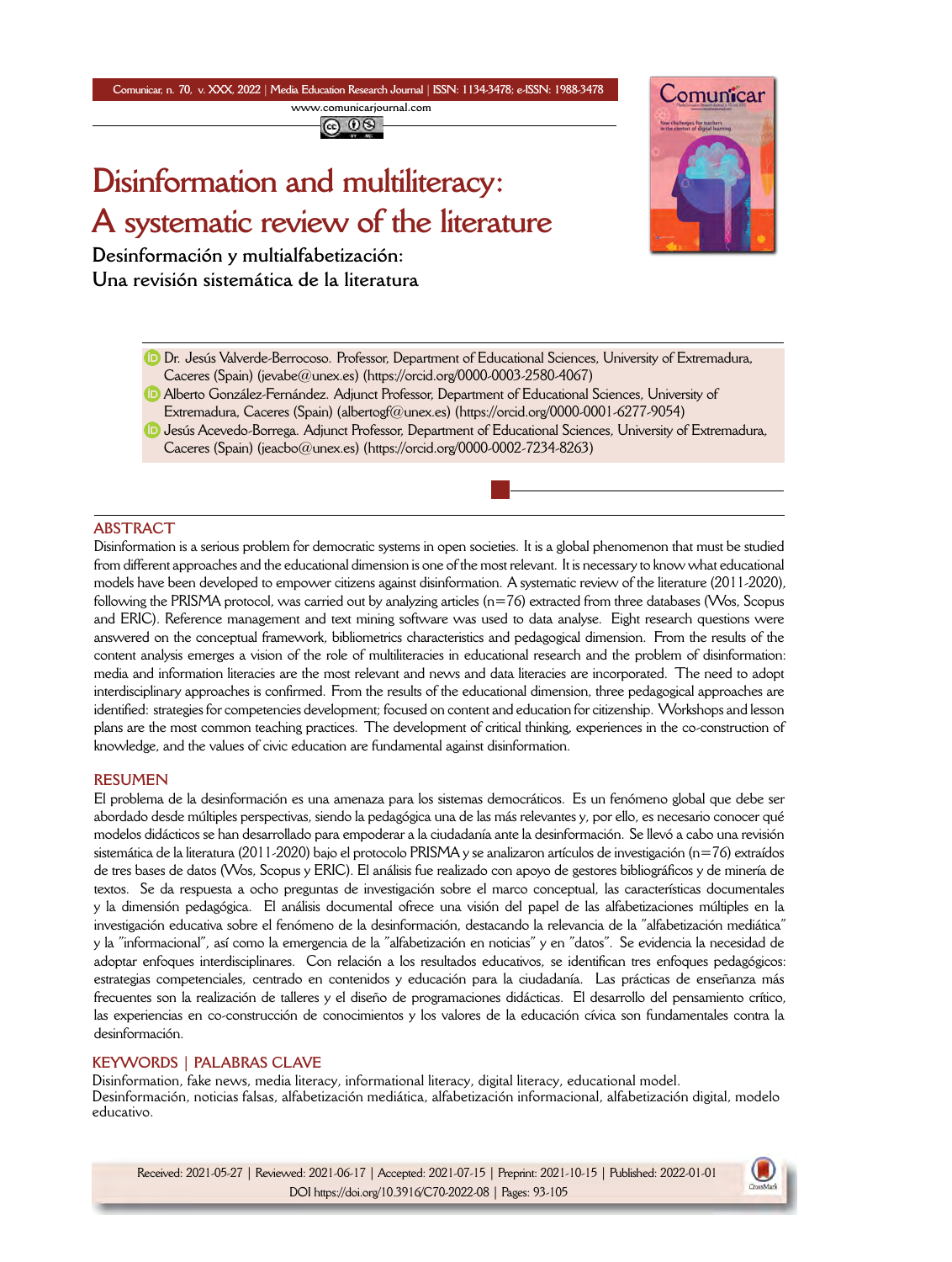# **1. Introduction**

Freedom of expression is a fundamental value of open democratic societies. The information received by citizens must be varied and verifiable to enable them to form an opinion on the issues that affect them in their lives. However, the deliberate, large-scale and systematic spread of disinformation seriously endangers democracy and poses a huge challenge to education systems. The European Union has drawn up an "Action Plan against Disinformation" and determined, as one of its pillars, to increase the awareness and capacity of society to respond to this phenomenon. This involves improving the literacy of citizens to understand how to detect and counteract misinformation (European Commission, 2018). The most effective way is to promote "Media and Information Literacy" (MIL), which includes a set of skills recognized by UNESCO as essential for the participation of citizens in the current media environment (Wilson et al., 2011). The Council of Europe has advised ministries of education to create an internationally standardized curriculum on information literacy for all ages, including critical assessment of information sources, the influence of emotion on critical thinking and the implications of algorithms and artificial intelligence (Wardle & Derakhshan, 2017). In the academic field, various studies have highlighted the educational shortcomings of students in dealing with disinformation (Breakstone et al., 2021; Herrero-Diz et al., 2019; Johnston, 2020).

#### **1.1. Informational disorders**

Disinformation and so-called "fake news" are informational disorders that are intentionally emitted and elaborated through the creation of doubt and false debates, with the purpose of obtaining economic profitability or an ideological advantage (Del-Fresno-Garcia, 2019). Wardle and Derakhshan (2017) define the concept of "dis-information" as false information, which is deliberately created and disseminated to generate harm, to confuse and to misrepresent. It differs from "mis-information", consisting of imprecise information that is not disseminated with the intention of lying, nor does it intend to cause harm. Finally, the term "mal-information" is defined as information based on real evidence, which is used cunningly, with the intention of causing harm to individuals, organizations or countries. The use of the term "fake news" has been questioned since disinformation is a complex phenomenon, involving uncertain content mixed with facts, the dissemination of which takes place in multiple formats and through various digital practices (European Commission, 2018; López-Flamarique & Planillo-Artola, 2021). Its use is considered to tend to destroy the credibility of information and to generate an oxymoron, since the concept of "news" is associated with verification and public interest (UNESCO, 2018).

Disinformation is an expanding phenomenon caused by info-saturation, that is, the information overload that prevents people from making rational decisions. It is also favored by the rise of information banalization, which seeks to capture the interest of the audience through inconsequential content. Finally, it spreads due to the difficulty in identifying the source of the information and to the "mediamorphosis", since the Internet has substantially altered the concept of authority, by diluting the identity of the source of information. At the same time, the search for "informative asepsis" by the media requires readers with a greater handle on current affairs to interpret the facts that are actual news (Aguaded & Romero-Rodríguez, 2015).

Weiss et al. (2020) identify different factors that explain the spread of disinformation among citizens: (a) The "principle of minimum effort" and the rise of pseudo-contents: Information consumers prefer easily accessible resources, regardless of their intellectual value or relevance. b) The use of logical fallacies and excessive trust: Repeated manipulated arguments about misleading or invented news encourage disinformation. The Kruger-Dunning effect suggests that people can overestimate their informational skills and knowledge of a subject, leading to misjudgments about the veracity of information. c) Use of propaganda: It is used for partial presentation of facts, to distort the relationship with reality and to draw biased and inaccurate conclusions. d) Acceptance of rumor: Rumors are distortions derived from ignorance and repetition of misinformation in an involuntary manner. f) Parody, satire, and simulation of likelihood in political discourse: A joke, caricature, or irony, due to the loss of context, can be interpreted as valid information and, even if identified correctly, can be used as a partisan excuse to attack the ideological adversary.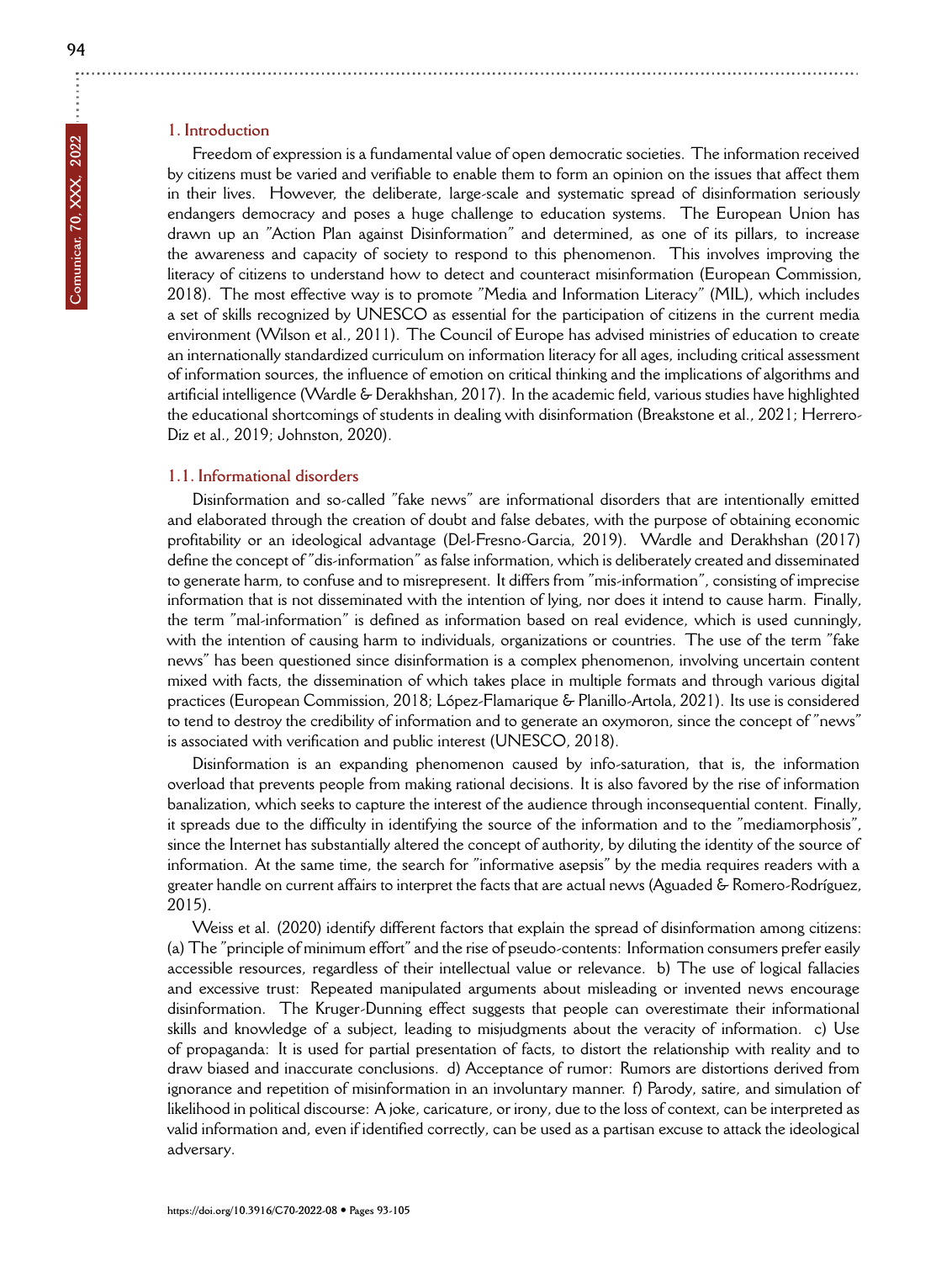## **1.2. Multiple literacies**

Selber (2004) understands digital technologies as interwoven artifacts within the social context and consequently, their use requires an understanding of the rules governing human communication. He believes that critical thinking is a logical extension of functional skills and that students must perceive digital tools as cultural products to become critical users of technology. In order to achieve this objective, the key perspectives that shape design and technological cultures must be understood, as must the intrinsic relationship between digital infrastructures and contextual factors of a political, economic and educational nature. Multi-literacy encourages students to apply their functional and critical skills to become reflective media consumers and producers (Damasceno, 2021). Different types of literacy have been conceptualized. "Media literacy" is the ability of a citizen to access, understand, analyze, and evaluate media information, as well as to produce information for a specific purpose, in various formats (image, sound, text). Its objective is to train informed and autonomous citizens who question the information they receive (Jones-Jang et al., 2019).

"Informational literacy" is the ability to think critically and make argued judgments about any information. Citizens must be empowered to obtain and express an informed vision of reality (CILIP, 2018). "News Literacy" incorporates an understanding of the role of news in social context, the ability to find, critically evaluate and produce news, as well as the underlying reasons for its consumption (Kajimoto & Fleming, 2019). "Data literacy" training enables the use of data generated in digital practices and includes data identification, understanding, reflection, use and tactics (Pangrazio & Selwyn, 2019). "Digital literacy" refers to a competence in the adequate use of digital tools and devices to identify, access, manage, integrate, evaluate, analyze, and synthesize digital resources, build new knowledge and communicate with others in specific situations and reflect on this process (Martin & Grudziecki, 2006). Via multiple avenues, students must develop "critical literacy" skills necessary to navigate the digital world and question the information they find online. The aim of this study is to investigate the current educational response to the phenomenon of disinformation through the results of research conducted over the last decade.

#### **2. Material and methods**

A systematic review consists of the compilation of the entirety of the research according to previous selection criteria, with the aim of answering specific research questions. The report of this systematic review applies the PRISMA 2020 standards to identify eligibility criteria, sources of information, search strategy, selection process, data collection process and data set. The PRISMA (Preferred Reporting Items for Systematic Reviews and Meta-Analyses) statement was published in 2009 to help researchers transparently report why a review is made, how it has been performed, and what its findings are. PRISMA 2020 includes an updated guide on methods for identifying, evaluating, and synthesizing studies, along with a checklist of 27 items (Page et al., 2021). The systematic review process that has been applied in this study consists of different phases (Buntins et al., 2019):

- Phase 1: Research Questions (RQ). They are organized around three areas: (a) Conceptual framework, to analyze the relationships between key words identified in literature (RQ1); (b) Documentary characteristics, to identify themes, geographical location, Q levels of journals and research methodologies used (RQ2-RQ5); and c) Pedagogical dimension (RQ6-RQ8), to recognize the educational levels, areas of knowledge, pedagogical approaches, teaching practices and teaching tools in the analyzed studies.
- Phase 2: Eligibility criteria and sources of information. This includes English or Spanish articles published in scientific journals between January 2011 and December 2020, containing in their title the concepts of "fake news", "disinformation" or "misinformation", abstract or keywords or the term "literacy". Theoretical and empirical studies with quantitative or qualitative methods are also included. The exclusion criteria applied involves articles that do not develop educational research related to informational, media, digital, data or news literacy. Articles whose purpose is the presentation of special issues were also excluded.
- Phase 3: Search strategies. The Web of Science (Wos), Scopus and ERIC databases were used for the selection of articles. In each database, the keywords "fake news", "disinformation",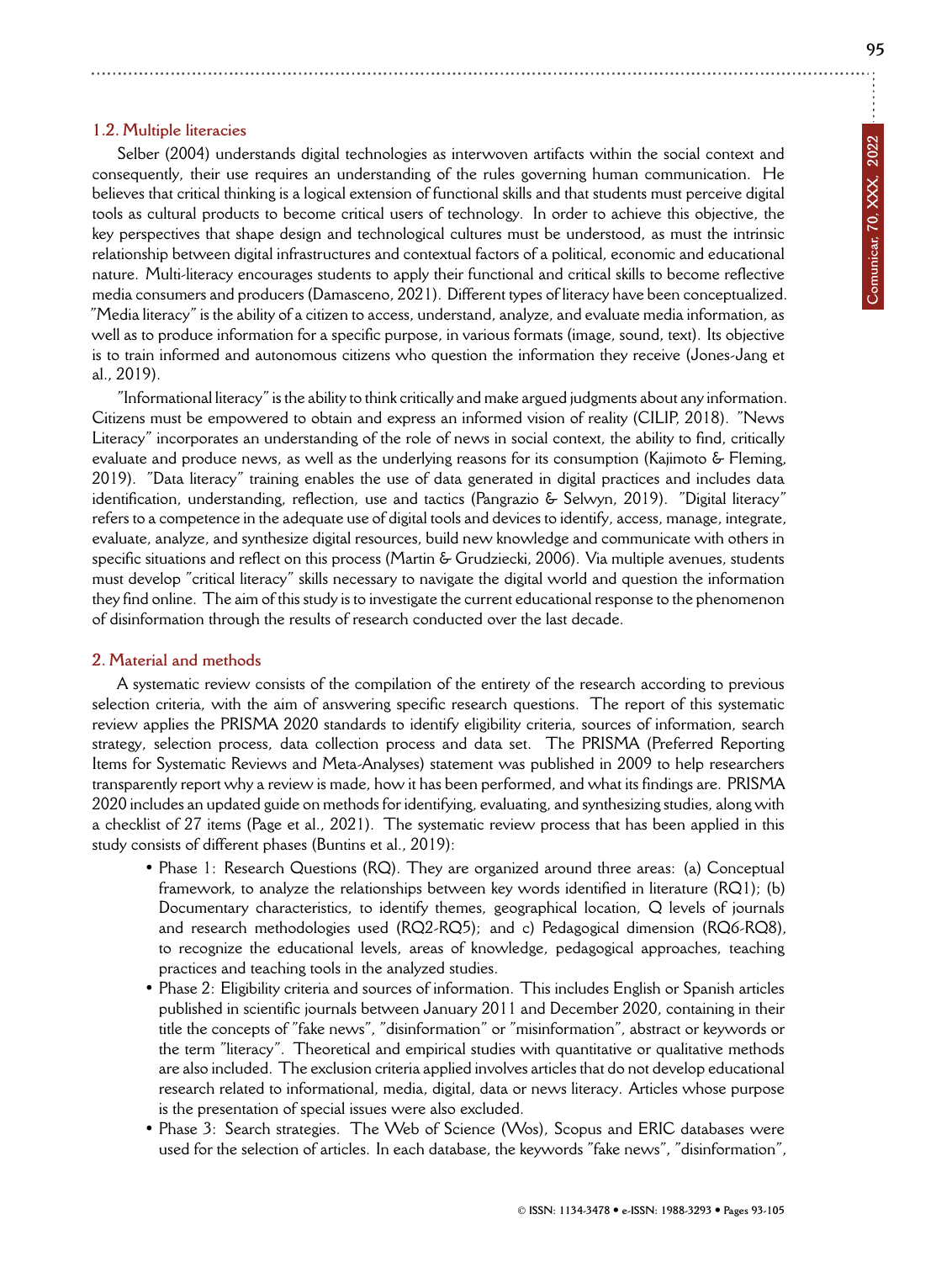• Phase 4: Study selection process. The initial search resulted in 280 articles, of which 74 were duplicates. All the researchers analyzed the 206 articles based on the title and abstract, according to the inclusion-exclusion criteria. After consolidating the results, 186 articles were excluded. The remaining 94 were analyzed independently by researchers, in full text, in a second selection process, resulting in the agreement to exclude 20 articles. The snowball method was applied to citations included in the 74 selected articles and 2 articles were added that completed the final sample of documents for systematic review  $(n=76)$ .

| Table 1. Scopes, questions, and initial coding criteria |                                                                                                                                                                        |                                                                                                                                                                                          |  |  |  |  |
|---------------------------------------------------------|------------------------------------------------------------------------------------------------------------------------------------------------------------------------|------------------------------------------------------------------------------------------------------------------------------------------------------------------------------------------|--|--|--|--|
| <b>Scopes</b>                                           | <b>Investigation Questions</b>                                                                                                                                         | <b>Initial Codification</b>                                                                                                                                                              |  |  |  |  |
| Conceptual<br>Framework                                 | RQ1. What is the conceptual network around the terms<br>"fake news", "disinformation", "misinformation" and<br>"literacy" that is extracted from literature?           | Map of co-occurrence by keywords. Automatic<br>coding and selection of nodes and subnodes.                                                                                               |  |  |  |  |
|                                                         | RQ2. What is the distribution of articles according to the<br>type of literacy and their position in the database?                                                     | Quartile of the journal and year of publication<br>of the article. Types of literacy.                                                                                                    |  |  |  |  |
| Document<br>Characteristics                             | RQ3. What are the topics of the articles according to<br>journal category in the databases?                                                                            | Thematic categorization of journals according<br>to the database (Wos, Scopus).                                                                                                          |  |  |  |  |
|                                                         | RQ4. What is the geographical distribution of<br>publications?                                                                                                         | Country of residence of the first author of the<br>article.                                                                                                                              |  |  |  |  |
|                                                         | RQ5. What research methodologies are used in the<br>selected studies and what is the size of their respective<br>samples?                                              | Theoretical studies / Instructional designs /<br>Quantitative or qualitative research / Mixed.                                                                                           |  |  |  |  |
| Pedagogical<br>Dimension                                | RQ6. What educational levels are included in the<br>research and what areas of knowledge are involved?                                                                 | Primary / Secondary / Higher / Adult Education /<br>Vocational Training.                                                                                                                 |  |  |  |  |
|                                                         | RQ7. What are the pedagogical approaches adopted in<br>the literature regarding the use of multiple literacy to<br>tackle the problem of fake news and disinformation? | Competence strategies.<br>Education for citizens.<br>Content-Focused.<br>Other specific approaches.                                                                                      |  |  |  |  |
|                                                         | RQ8. What teaching practices and teaching tools are<br>identified in studies regarding literacy to overcome fake<br>news and misinformation?                           | Internships: Curricular integration / Specific<br>courses /<br>Workshops / Other internships.<br>Didactic tools: Evaluation instruments /<br>Pedagogical design / Educational resources. |  |  |  |  |

• Phase 5: Data coding and synthesis. The Zotero bibliographic manager was used for data collection. Data synthesis was performed using a coding sheet with 23 fields. VOSViewer and NVivo 12 Plus were used for the analysis of the conceptual network. In the review, the three researchers, first independently and then by consensus, acted in the different phases of selection according to criteria for prior inclusion and definitive inclusion.



 $\vdots$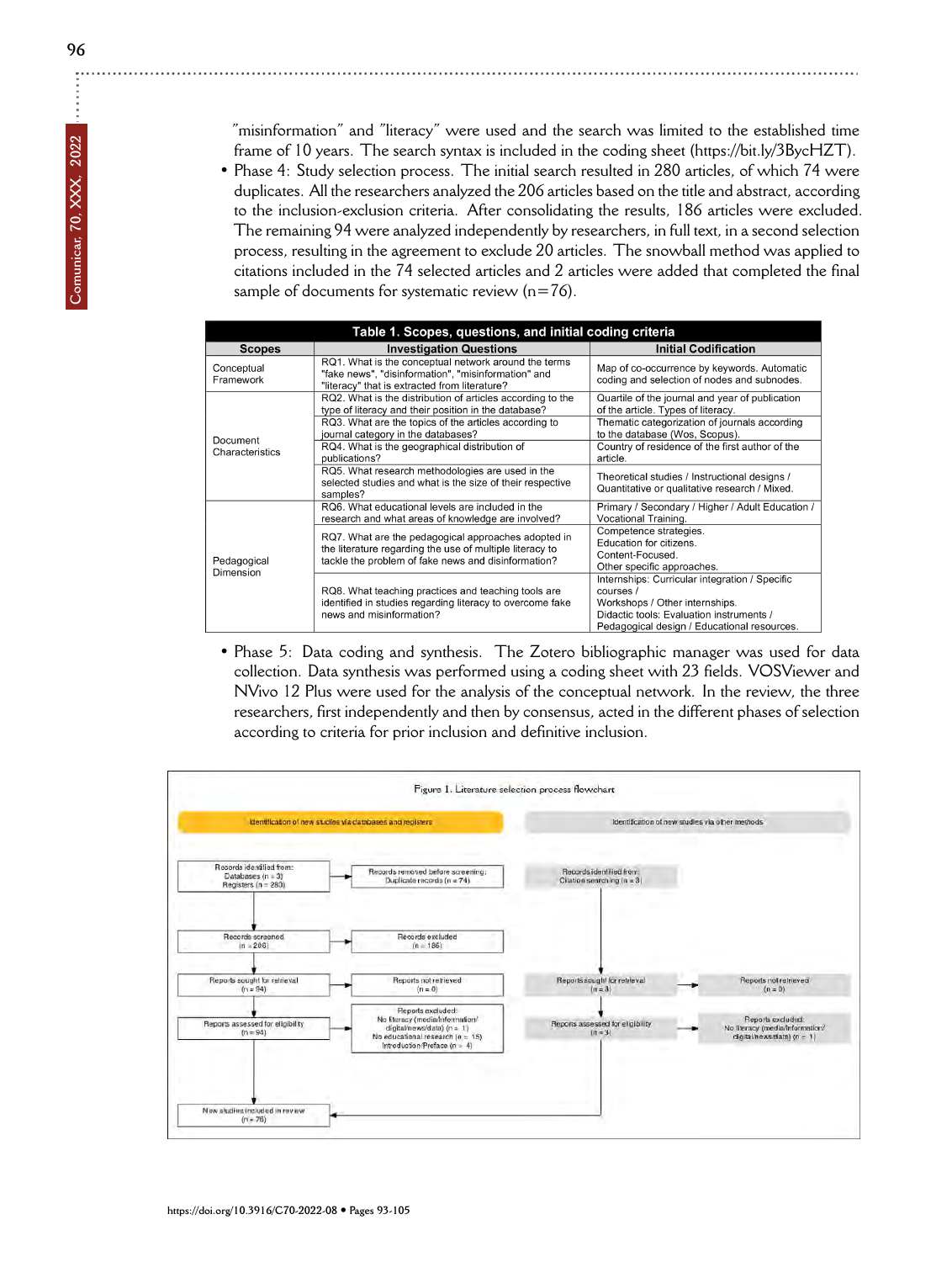**97**

# **3. Analysis and results**

• RQ1. What is the conceptual network around the terms "fake news", "disinformation", "misinformation" and "literacy" that is extracted from the literature?

To analyze the network of concepts, a series of clusters generated by the co-occurrence of keywords in the articles, were identified. A first cluster, in green color, identifies the concept of "fake news" and its relationship with "post-truth", "fact-checking" or "pedagogy". The blue cluster includes the concepts of disinformation ("disinformation" and "misinformation") and their links to informational and news literacy. The red cluster brings together the concepts of "critical thinking" and their relationships with "deception", "teaching methods" or "librarians".



The yellow cluster identifies the concept of "news media" and its link to "critical reading", "credibility" or "prejudice". Finally, the purple cluster picks up on media literacy and its relation to "scientific literacy", "civic education" or "digital media". In order to develop this conceptual network in depth, the full texts of the articles were analyzed using automatic coding with NVivo 12 Plus. 13 automatic nodes were obtained and subsequently merged by their thematic affinity into seven nodes (Figure 3). The three main nodes identified were "literacy", "information" and "media". The first "literacy" node includes different sub-nodes such as "media literacy", "information literacy" or "digital literacy". The second "information" node consists of the sub-nodes "disinformation", "information assessment", "political information" and "information sharing". In the third "media" node, the sub-nodes "social media", "media effects", "media truth judgment" and "social media influencers" emerge. The remaining four nodes are identified by the concepts: "sources", "skills", "online" and "reasoning". This double conceptual analysis provides a useful theoretical framework for studies on literacy and misinformation, as well as instructional designs that apply effective teaching methods to the problem of fake news.

• RQ2. What is the distribution of the articles according to the type of literacy and their position in the database?

The systematic review is distributed, according to the Q level of the journals, as follows: 27.6% are in quartile 1 (Q1), 23.7% in Q2, 19.7% in Q3 and 14.5% in Q4. A total of 11 articles (14.5%) belong to journals not indexed in Wos or Scopus that were incorporated from ERIC. 40.7% of the articles deal with media literacy, 39.5% with information literacy and 14.4% with news literacy. Digital literacy is a central theme in 4% of the articles reviewed. Data literacy is identified in one article (Q1).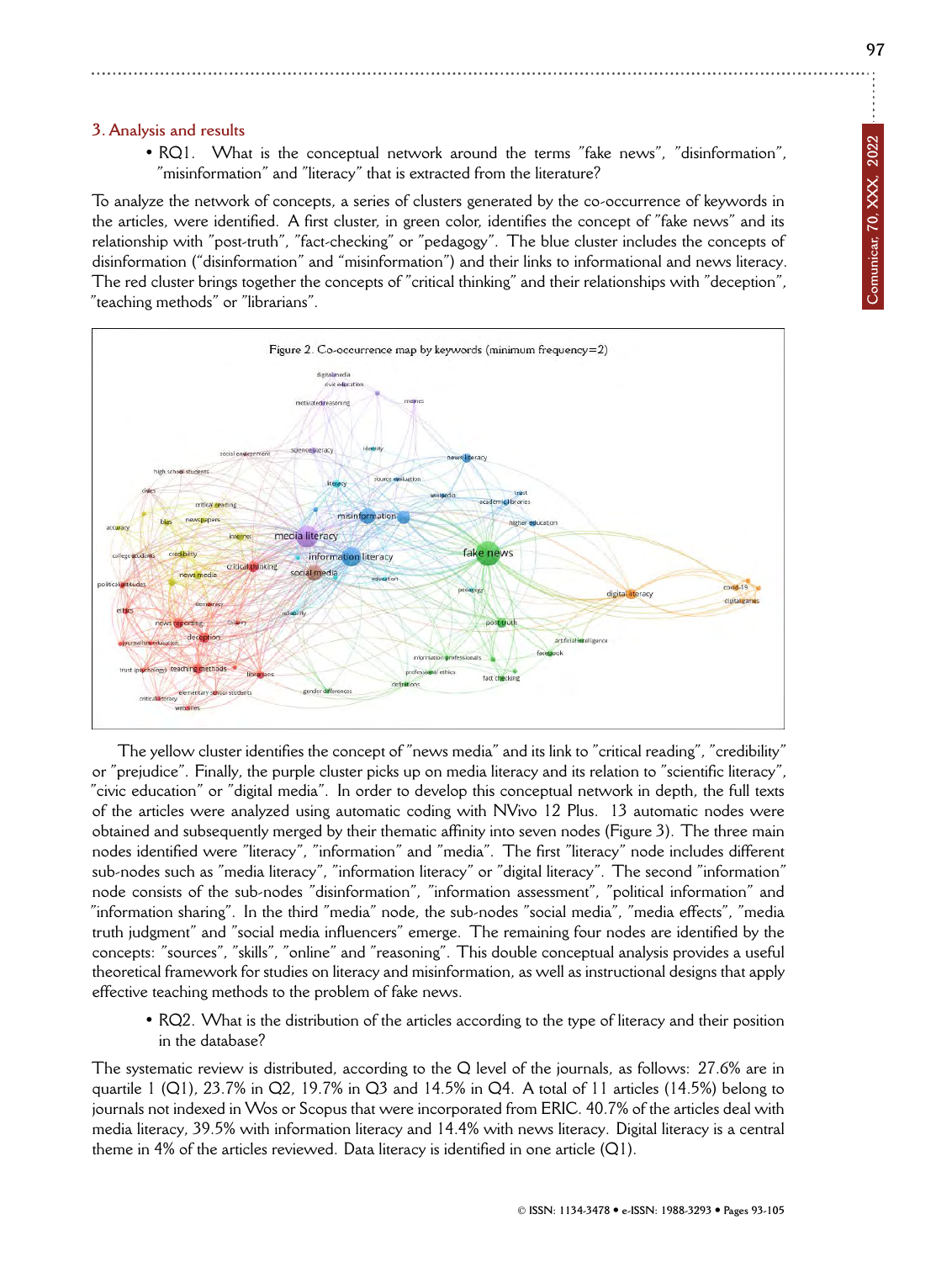$\vdots$ 

| information          |                  | media                                      |                                  | skills            |                   |
|----------------------|------------------|--------------------------------------------|----------------------------------|-------------------|-------------------|
| Misinformation       |                  | actionating information                    | suchi media                      |                   | information lite. |
|                      |                  | nehameful lisitileg<br>neitemeini prinsit: | media bruth j.,.                 |                   | erideal literacy  |
|                      |                  |                                            |                                  |                   | sources           |
| literacy             | media literacy   | seie                                       | reasoning<br>reasoning abilities | analyti<br>online | reliable          |
| information literacy | digital literacy | lit<br>Jh.                                 | online<br>online content         | online discussi   | ordine sur        |
|                      |                  | literacy                                   |                                  |                   |                   |

Figure 3. Conceptual network of nodes and sub-nodes from full-text coding

• RQ3. What are the topics of the articles according to journal category in the databases?

The category of journals with the greatest presence in this systematic review is "Education-Educational Research" (38.2%), followed by the journals in the category "Information Sciences and Biblioteconomia" (36.9%). In third place, there are the journals belonging to the category of "Communication" (15.8%). The rest belong to the categories of "Social Sciences" (Miscellaneous) and "Experimental Psychology", both with 2.6%; and "Multidisciplinary Sciences" and "Linguistics and Language", each with 1.3%.

• RQ4. What is the geographical distribution of publications?

14 countries have been identified, from which the largest contribution is made by the United States (64.5%), followed in equal proportion by the United Kingdom and Spain (7.9%).

• RQ5. What research methodologies are used in the selected studies and what is the relative size of their samples?

The most frequent methodology in this review, as shown in Figure 5, corresponds to theoretical studies (32.9%). In second place, research based on questionnaires make up 28.9%. Thirdly, instructional design contributes 15.8%. Case studies represent 10.5%. With the same percentage (3.9%), are empirical studies and content analyzes. The least common methodologies are mixed methods, thinking out-loud, and ethnography (each representing 1.3%). With regard to the size of the samples used in the non-theoretical studies, it is evident that the most frequent samples are between 25 and 100 subjects (13.2%). Next, we see samples between 101 and 500 subjects (9.2%). Lastly, with the same percentage, there are samples between 501-2,000 subjects and those less than or equal to 25 (6.6%).

• RQ6. What educational levels are included in the research and what areas of knowledge are involved?

If we look at the educational level on which the research focuses, we find that the highest percentage corresponds to Higher Education (38.2%), followed by Secondary Education (11.8%). The third place is occupied by Adult Education (7.9%), followed by training for professional updating (6.6%).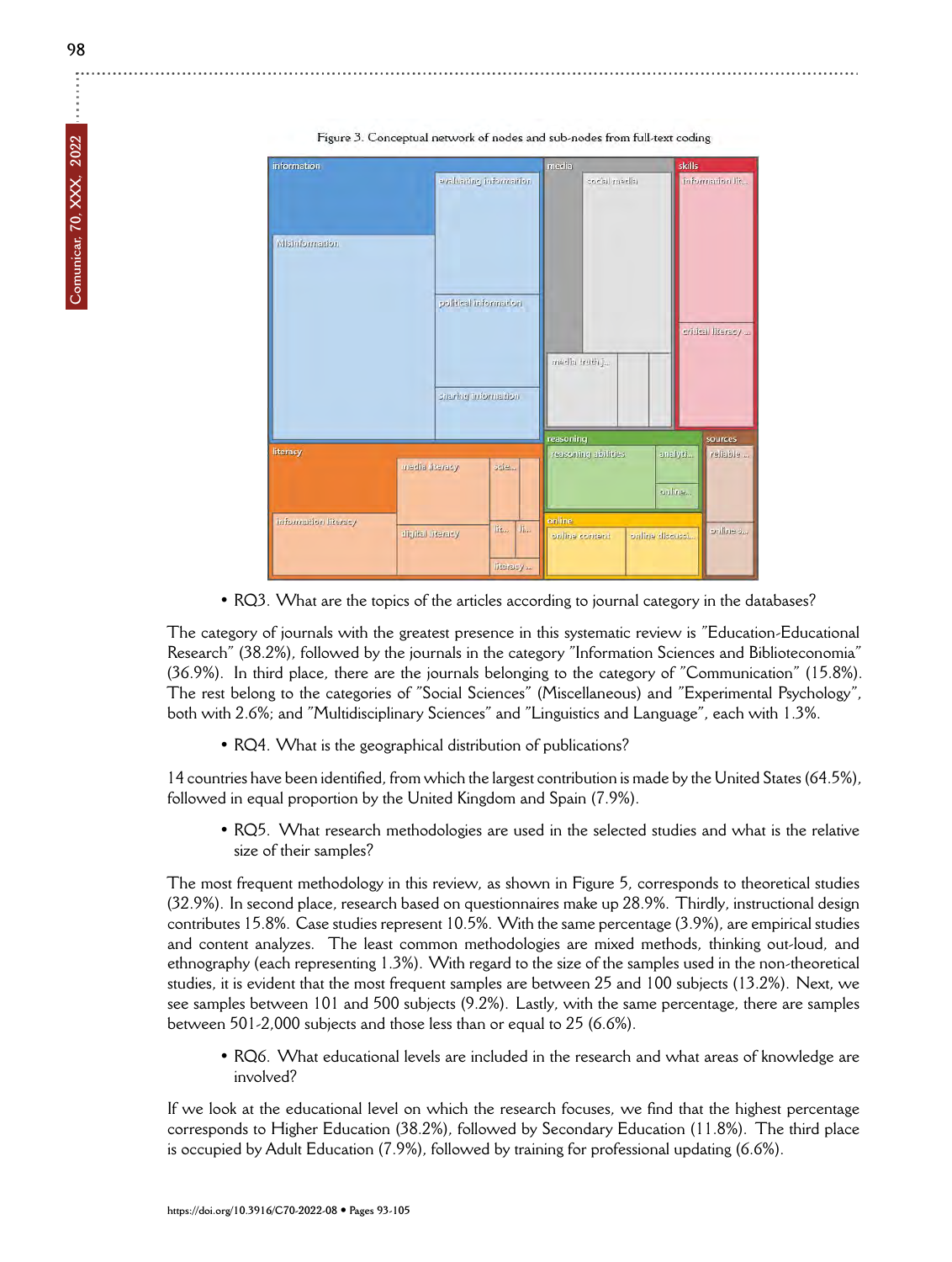**99**



With the same percentage (2.6%), research is carried out in Primary Education compared with the two levels of Secondary Education and University, put together. 28.9% of the theoretical studies do not identify a specific educational level. With regard to the areas of knowledge, disciplines or subjects directly involved in the pedagogical design, study of variables or educational intervention of the research analyzed, it is evident that Library Science is the most frequent (27.6%). Much lower down is Pedagogy (5.3%), followed by Communication (3.9%). With the same percentage (2.6%) are Health Education, Journalism and Physical-Natural Sciences. Other areas present in the review (1.3%) are: Civic Education, Communication and Education, Education and Journalism and English as a Second Language.



Figure 5. Typologies of research methodologies and their relation to the different literacies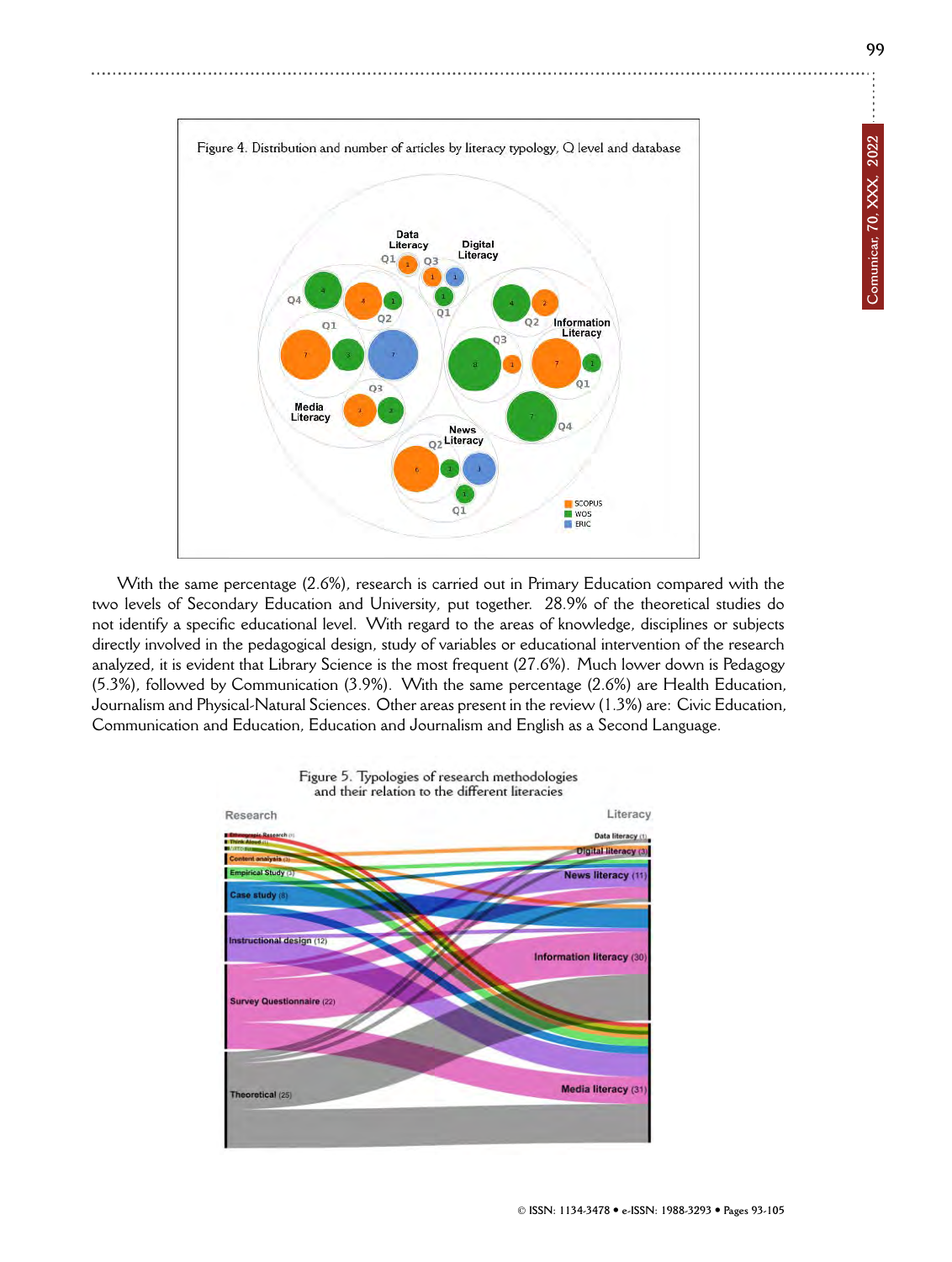$\vdots$ 

**Comunicar, 70, XXX, 2022**

Comunicar, 70, XXX, 2022

• RQ7. What are the pedagogical approaches adopted in the literature regarding the use of multiple literacies in the face of the problem of fake news and misinformation?

Various pedagogical approaches have been identified regarding the educational perspective which guides studies on fake news and misinformation within the context of multiple literacies. These approaches have been categorized into three dimensions: a) Competency-based strategies (38.1%), which are oriented towards the acquisition of skills, abilities, and attitudes. b) Content-Focused (29%), with proposals directly linked to the evaluation and production of information. c) Education for citizenship (23.6%), which is situated in a socio-political and democratizing environment.

Finally, a number of particular approaches are identified around psychological aspects and specific literacies.

- Competency strategies.
- 1. Critical thinking (25%). To counteract unreflective or passive thinking, the objective is to encourage intentional and self-regulatory judgment that leads to interpretation, analysis, evaluation and inference and includes explanations of the conceptual, methodological and contextual considerations on which the judgment is based. It is a competence that, in addition to these cognitive skills, requires two attitudes: open-mindedness and trying to be well informed (Fisher, 2021). Critical thinking contributes to adopting a proactive approach, which allows being selective about reliable information (Weiss et al., 2020). Its introduction as mandatory content in the official curriculum and its presence in teacher training has been proposed. This includes a specialization for teachers related to digital media literacy (Horn & Veermans, 2019). This critical approach should avoid promoting global skepticism and a generalized distrust towards the media. Similarly, it must be linked to the contemporary media ecosystem in order to be able to apply critical thinking in context (McDougall, 2019).
- 2. Lateral reading (5.3%). This is a strategy for deciding where to direct searches or inquiries. Leaving a website to check what other digital sources say about the information is a more effective strategy than focusing exclusively on what one source reports about itself. The key feature of "sideways reading," paradoxically, is not reading. In fact, those who can efficiently discern the quality of information intelligently, ignore significant amounts of text that are not essential for assessing the reliability of a digital source. Less reading is required to learn more. This requires a good level of informational and digital skills such as knowing how to display and manage different tabs in a browser or how to quote expressions in order to obtain more efficient search results. In addition to saving time, this often leads to more accurate judgments than those achieved by more complex methods (Wineburg & McGrew, 2019).
- 3. Inquiry (3.9%). In this educational proposal, the expository class on misinformation is eliminated by encouraging student interaction, so that, as active participants, learning is more effective. The conditions of this approach are: 1) To create a space for research where decision-making skills can be applied to use in everyday life in order to assess the credibility of information sources; 2) To show rather than interpret news about which students could research autonomously; and 3) To adopt a global point of view, such that misinformation is identified as an international problem, eradicating a localist view (Glisson, 2019).
- 4. Game-based learning (3.9%). Through "newsgames", a ludic and interactive dimension on fake news is introduced. In this type of video game, informative simplification is produced and the emotional design is enhanced to promote identification and empathy. Different components of fake news are introduced: veracity/falsity, news generation, and dissemination through social networks. As the effectiveness of these resources is based on the player's ability to discover the game's intentions, teacher participation is essential, as a mediator of the game's interpretation and to overcome a use which is limited to mere entertainment (Gómez-García & Carrillo-Vera, 2020). Additionally, students can be involved in the design of their own "newsgames" (Literat et al., 2020).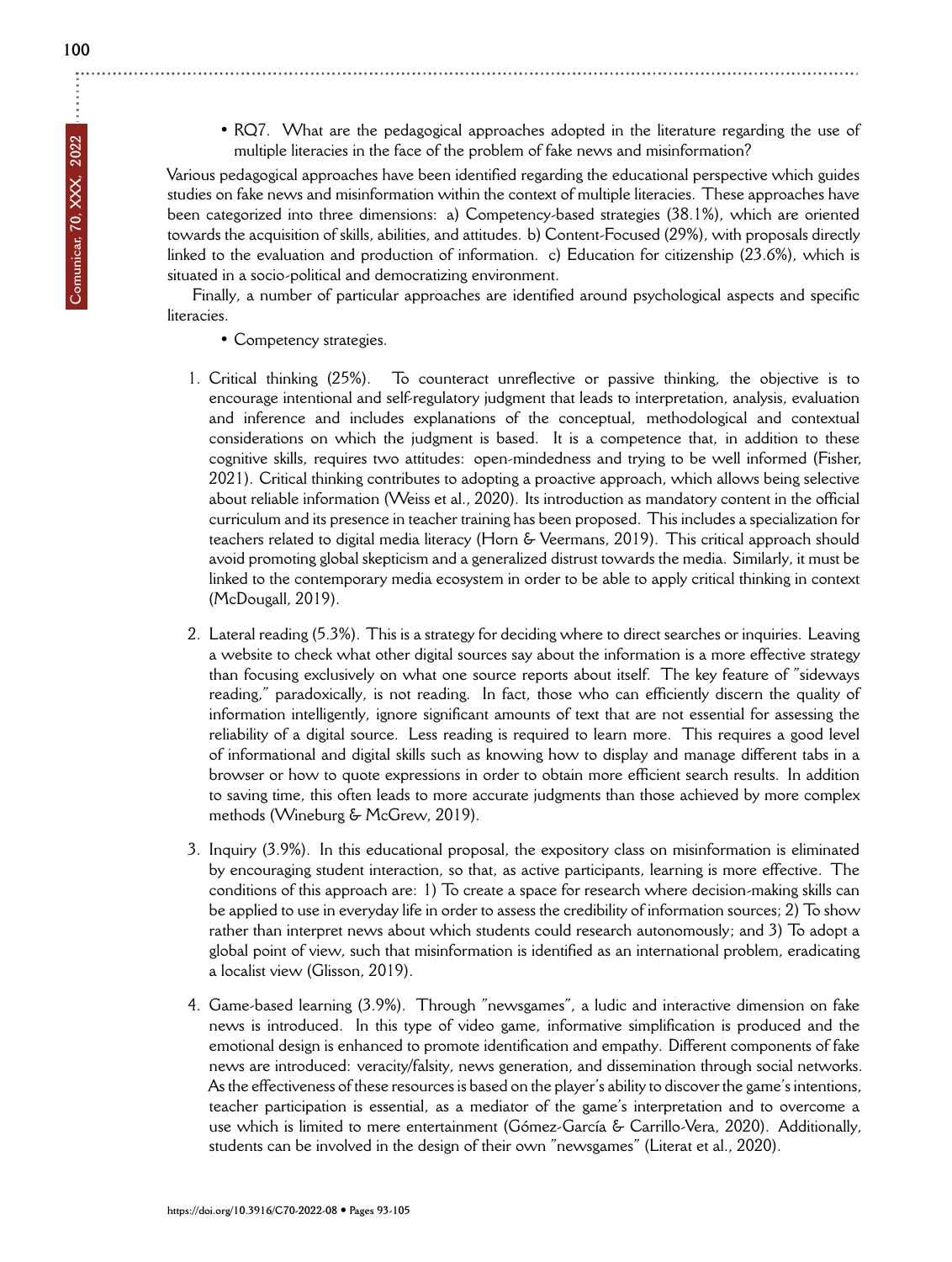# • Content-focused

- 1. News evaluation (21.1%). This educational approach focuses on the skills and knowledge that news consumers need to navigate the news ecosystem consciously and critically. It informs how news content is assimilated. It enhances knowledge about the impact information can have on society and reveals the disconnect between mediated reality and external reality (Hameleers, 2020). Educational practices are geared toward training specific information-seeking behaviors for conducting effective evaluations of online news: a) Examining the entire website to judge the reliability of the information; b) Using multiple sources to answer a question; c) Scanning the search results found; or d) Spending adequate time identifying and evaluating online news (Auberry, 2018).
- 2. News production (5.3%). It proposes that students become familiarized with the journalistic process and the role played by journalists in the creation and exchange of information. By showing what happens in the management of news by professional media, a contribution is made to decrease skepticism and maintain a disposition towards the search for quality sources of information (Rush, 2018). Creating one's own news channel allows one to gain an in-depth understanding of the nature of news production, as well as how social networks and other digital communication platforms work (Lim & Tan, 2020).
- 3. Knowledge co-construction (2.6%). The social mediation policies and procedures used by the Wikipedia community to maintain credibility and protect against problematic information can be leveraged for educational purposes. The main policies used by Wikipedia to build trust by combating fake news and information are: a) Verifiability: instead of deciding what is true, the Wikipedia community arbitrates on what is verifiable from reliable sources; b) Transparency: the editorial process is completely open and public; c) Viewpoint neutrality: articles should introduce opposing viewpoints; and d) Salience: criteria for determining whether a given topic deserves its own article. Involving students as contributors to Wikipedia is an educational practice that contributes to the fight against misinformation (McDowell & Vetter, 2020).
	- Education for citizens
- 1. Civic education (10.5%). Democratic society needs adequate spaces for dealing with disinformation and fake news. Civic education offers the opportunity for students to be competent for active participation in the use, dissemination, debate, and production of political content (non-partisan), through digital technologies. This approach raises the need to develop "citizen workshops" that offer tools and knowledge for the full performance of civic participation (Carmi et al., 2020); as well as "civic media literacy" that encourages reflection on prejudices and ideological biases in information (Hodgin & Kahne, 2018); or the impact of media on political, social or cultural issues that define democracy (Mihailidis & Viotty, 2017).
- 2. Vaccine effect (10.5%). Disinformation is considered a "sociocultural epidemic" fostered by digital news and propagated through social networks. The pathogen (virus) is fake news, which can be partially blocked through technological self-detection tools. The routes of transmission are the toxic platforms that generate fake news (social networks, blogs, news sites, etc.), on which legal regulations must be established. The potential recipients of infection are the users, gullible or info-saturated, who must be treated with educational "vaccines" to overcome the "disease" (Rubin, 2019).
- 3. Vulnerable citizenship (2.6%). This approach stresses the importance of providing information literacy training to digitally disadvantaged groups in order to improve their skills to effectively assess the credibility of their information sources (Seo et al., 2020). Educational intervention should be targeted, as a priority, to people with lower educational levels, lower economic incomes and little experience using the Internet (Khan & Idris, 2019).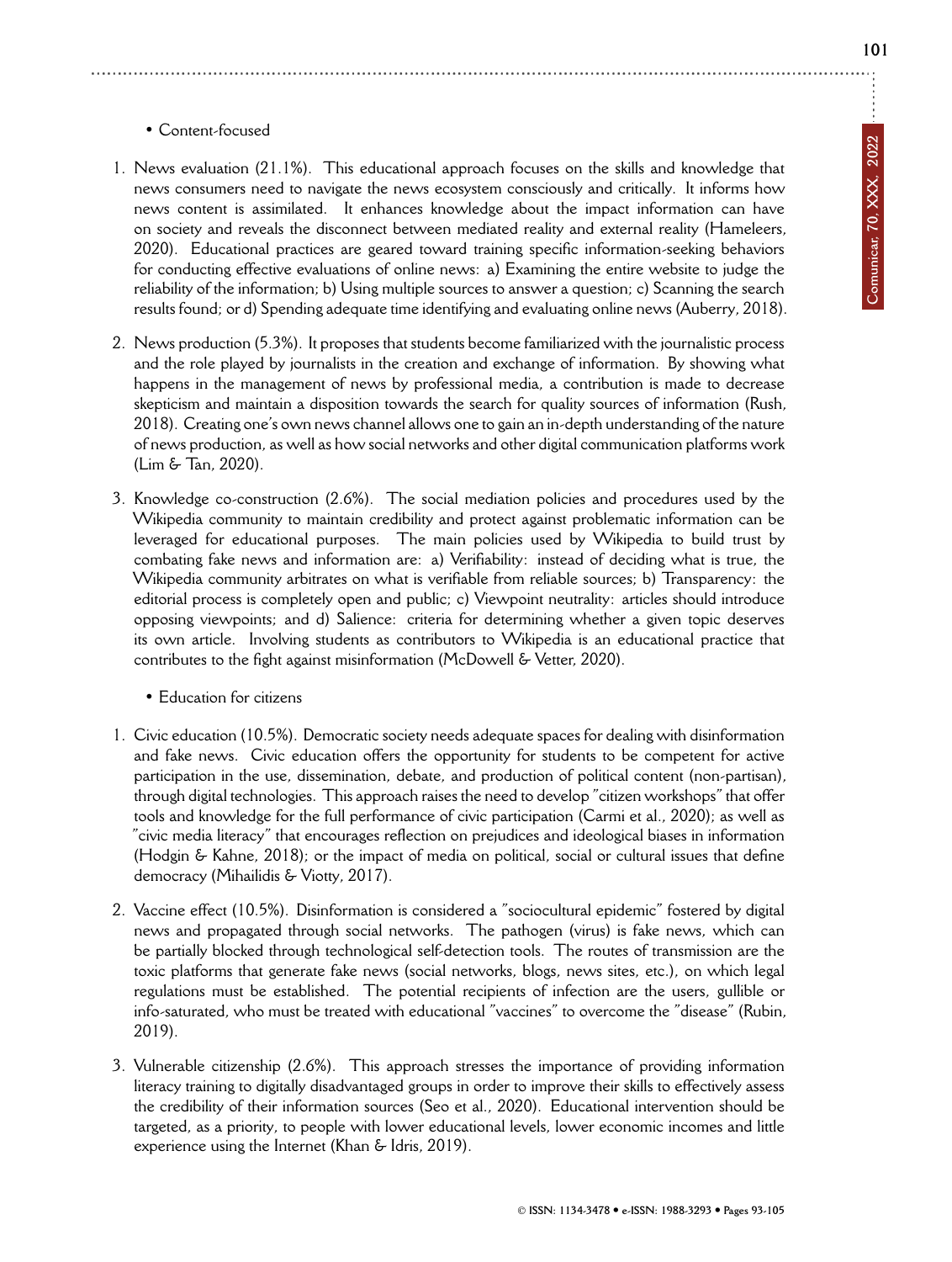- Other specific approaches.
- 1. Specific literacies (5.2%). Various perspectives are identified such as "multi-literacy" teaching, i.e. educating about the different types of information available in the 21st century and how to find, verify and use it (Walsh, 2010). "Meta-literacy" is another perspective concerned with the ability to search, identify, evaluate and manage information, as well as to be aware of the mechanics involved in its dissemination and participation online (De-Paor & Heravi, 2020). Digital competence is understood as the ability to navigate and select information (Jones-Jang et al., 2019).
- 2. Psychological-attitudinal approach (3.9%). This includes attention to "social motivations" in order to try to combat the uncritical sharing of misinformation by mere interaction or by wanting to be conspicuous (Chen et al., 2015). "Observational correction", involves users of social networks updating their own attitudes after witnessing the correction of another user (Vraga et al., 2020). Finally, "techno-cognition" is proposed in order to include technological solutions that incorporate psychological principles (Lewandowsky et al., 2017) in the fight against fake news.
	- RQ8. What teaching practices and didactic tools are identified in the studies in relation to literacy to overcome fake news and misinformation?

Most of the educational practices described in the articles analyzed take the form of training workshops and the design of didactic programs for their development in the classroom. In a more innovative way, "mindfulness" (Lee & Shin, 2019) or the creation of "memes" (Ireland, 2018) are included. This review has identified a group of tools described in the studies analyzed. The teaching materials have been categorized as follows: 1) Evaluation instruments (Evaluation of academic resources or "checklist", Evaluation of news sources, Detection of fake news and Tests or Questionnaires). 2) Pedagogical design (Competency frameworks and Teaching methods). 3) Educational Resources (Educational repositories and platforms, Video Games). The complete list of these tools is available in the Table of Educational Resources for fake news (https://bit.ly/3iyaa9p).

## **4. Discussion and conclusions**

The aim of this article has been to explore the role of multiple literacies in relation to the problem of fake news and misinformation. To this end, a systematic review of the literature has been developed, which allowed us to respond to eight research questions regarding the conceptual framework built around the phenomenon. We observed the document characteristics of the articles in relation to the typologies of literacy, the thematic areas from which they are studied, and the research methodologies used. Finally, with respect to the pedagogical dimension of the studies, the identification of different educational approaches, a typology of teaching practices, and didactic tools emerge.

The most relevant findings of this systematic review involve, on the one hand, the identification of the conceptual network that emerges from the research analyzed and that has been developed with the support of digital tools for text mining. This network allows us to study not only the key concepts that articulate the knowledge on literacies and misinformation but also the relationships that experts establish between them. In this way, an indicative "map" of the current state of knowledge is available and a deeper exploration can be initiated of this scarcely researched territory but one with great educational and social relevance.

Furthermore, this systematic review provides a description of the characteristics of the documents analyzed that allows us to recognize how the different types of literacies have been studied in relation to the phenomenon of fake news. It has become evident that media literacy is the one that obtains the greatest interest in the studies, followed by information literacy and news literacy. Digital literacy, which is more global in its objectives, has a smaller presence and data literacy emerges as a new option to be considered. Literacies have been identified as a solution to overcome or mitigate the problem of misinformation in previous reviews. Specifically, information literacy has been considered in numerous studies as an essential skill in the face of the fake news phenomenon due to its capacity for the development of critical thinking (Machete & Turpin, 2020). Meta-reflexivity, that is, the search for autonomy to

÷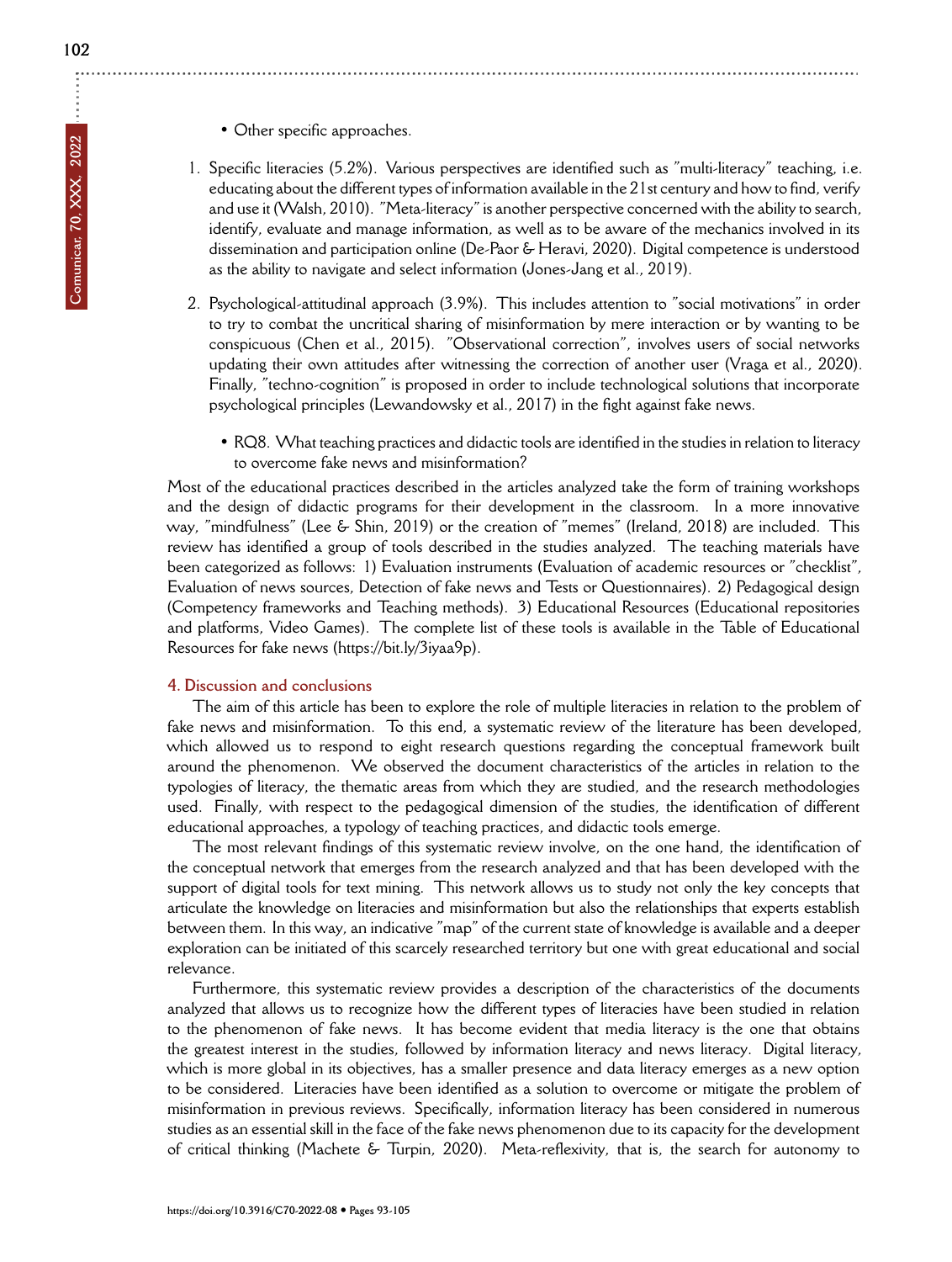adopt a permanent critical attitude towards information, favors greater media competence and motivation towards information verification (Golob et al., 2021). The thematic categories of the journals that allow us to explore the areas where the problem of misinformation is studied along with the role of multiple literacies in tackling it. These are: "Education-educational research", "information sciences-librarianship" and "communication". This result suggests the importance of interdisciplinarity in the research of this educational phenomenon and identifies which areas should work in a coordinated manner to achieve deeper and more applicable knowledge. It is a conclusion that coincides with that obtained by Blanco-Alfonso et al. (2019), who suggest the need to promote interdisciplinary work that allows the involvement of researchers from different areas or fields of great interest for the theoretical and practical approach to fake news (Psychology, Education, Law, Engineering or Sociology). Simultaneously, the review has shown that the research has provided more theoretical than empirical studies. Among the latter, there is a greater frequency of research based on questionnaires, instructional designs or case studies. Consequently, the current state of scientific knowledge on this problem presents gaps that should be filled in order to have more evidence on the quality of educational methods and practices that can be more effective against disinformation.

Finally, this study has enabled the identification of the main pedagogical approaches being used to address the problem of misinformation. Three educational perspectives emerge from the analysis, which are aimed towards the use of competency strategies, civic education, and information content as the axis of training. From a global vision of these approaches, more integrated pedagogical proposals should be developed in the future, which consider the necessary skills and attitudes towards the consumption of information, in coherence with the defense and consolidation of democratic societies and clearly contextualized in the reality from which the informative content emerges. We consider that another practical contribution of this review is the identification and categorization of a set of quality educational tools that have emerged from the documents analyzed. These educational materials include 15 assessment tools (checklists, fake news detectors, news source evaluators, tests), 10 resources for pedagogical design (competency frameworks and methods) and 9 educational resources (repositories, platforms and video games). It is necessary to consider that the results of this study are based on a selection of articles extracted from three databases, not including other scientific and pedagogical documents, which would expand knowledge on this topic.

The results of this systematic review of the literature allow us to conclude that an adequate educational approach to the phenomenon of disinformation requires: (a) A didactic approach with a broad vision of the disinformation phenomenon that enhances critical thinking, generates information production experiences and promotes attitudes compatible with a civic education; (b) Initial and ongoing teacher training that fosters the development of media and information literacy and digital competence; and (c) The development of interdisciplinary education and communication teams for research and teaching.

# **Author Contribution**

Idea, J.V.B.; Literature review (state of the art), J.V.B, A.G.F., J.A.B.; Methodology, J.V.B; Data analysis, J.V.B. Results, J.V.B., J.A.B.; Discussion and conclusions, J.V.B., A.G.F.; Writing (original draft), J.V.B; Final revisions, A.G.F., J.A.B.; Project design and sponsorships, J.V.B, A.G.F., J.A.B.

#### **Funding Agency**

This study was supported by COTEC Foundation for Innovation (Open Innovation Program #PIA2019). Reference: Fundación COTEC-155851. This publication has been made possible thanks to funding granted by the Consejería de Economía, Ciencia y Agenda Digital from Junta de Extremadura and by the European Regional Development Fund of the European Union through the reference grant GR18071

#### **References**

Aguaded, I., & Romero-Rodríguez, L.M. (2015). Mediamorfosis y desinformación en la infoesfera: Alfabetización mediática, digital e informacional ante los cambios de hábitos de consumo informativo. *Education in the Knowledge Society*, *16*, 44-57. <https://doi.org/10.14201/eks20151614457>

Auberry, K. (2018). Increasing students' ability to identify fake news through information literacy education and content management systems. *Reference Librarian*, *59*(4), 179-187.<https://doi.org/10.1080/02763877.2018.1489935>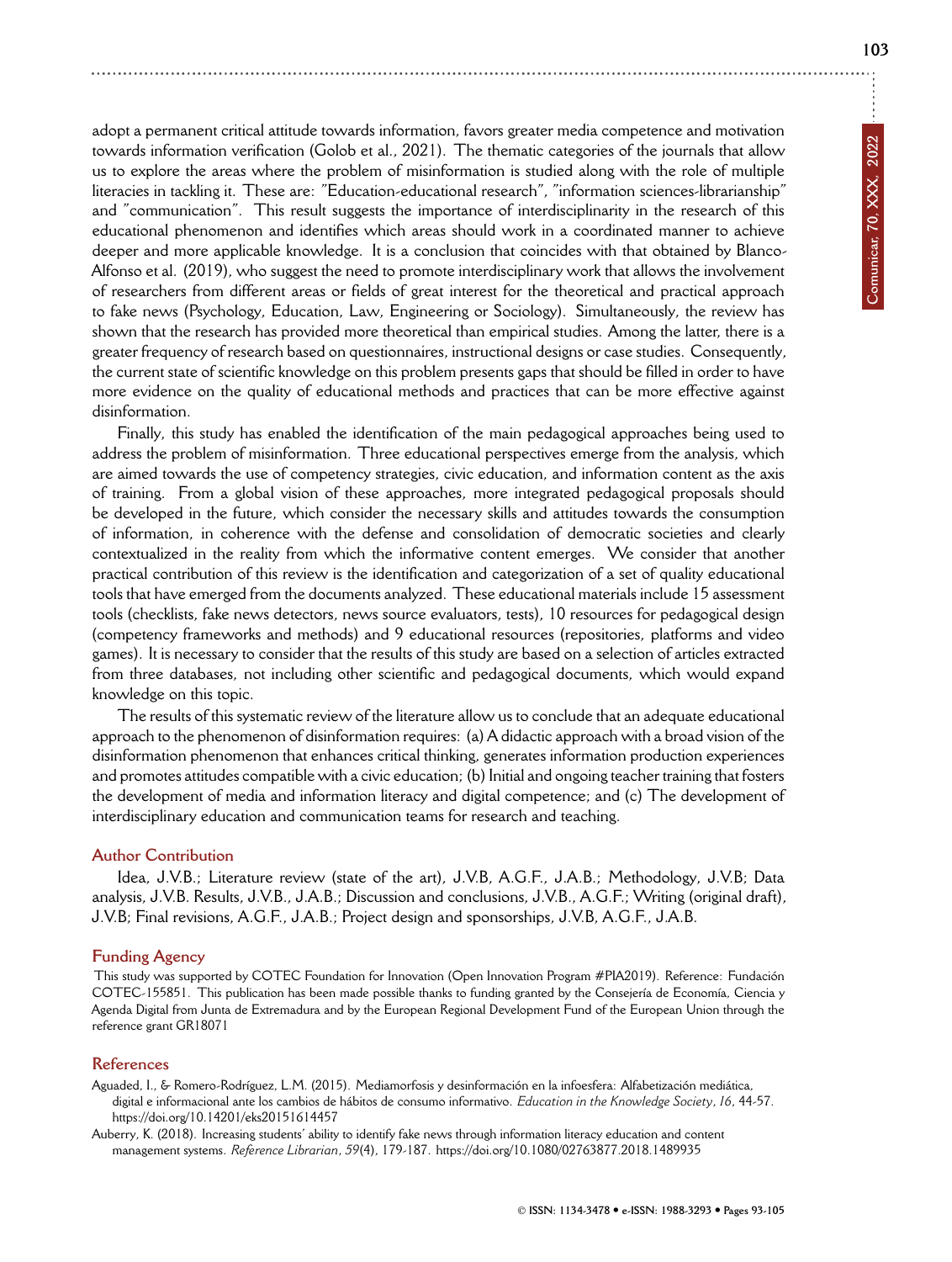- Breakstone, J., Smith, M., Wineburg, S., Rapaport, A., Carle, J., Garland, M., & Saavedra, A. (2021). Students' civic online reasoning: A national portrait. *Educational Researcher*.<https://doi.org/10.3102/0013189X211017495>
- Buntins, K., Bond, M., Bedenlier, S., Kerres, M., & Zawacki-Richter, O. (2019). *Systematic reviews in educational research: Methodology, perspectives and application*. Springer.<https://doi.org/10.3102/0013189X211017495>
- Carmi, E., Yates, S.J., Lockley, E., & Pawluczuk, A. (2020). Data citizenship: Rethinking data literacy in the age of disinformation, misinformation, and malinformation. *Internet Policy Review*, *9*(2).<https://doi.org/10.14763/2020.2.1481>

Chen, X., Sin, S.C.J., Theng, Y.L., & Lee, C.S. (2015). Why students share misinformation on social media: Motivation, gender, and study-level differences. *Journal of Academic Librarianship*, *41*(5), 583-592.<https://doi.org/10.1016/j.acalib.2015.07.003>

- CILIP (Ed.) (2018). *What is information literacy?* CILIP Chartered Institute of Library and Information Professionals. <https://bit.ly/2SiORPG>
- Damasceno, C.S. (2021). Multiliteracies for combating information disorder and fostering civic dialogue. *Social Media + Society*, *7*(1).<https://doi.org/10.1177/2056305120984444>

De-Paor, S., & Heravi, B. (2020). Information literacy and fake news: How the field of librarianship can help combat the epidemic of fake news. *Journal of Academic Librarianship*, *46*(5).<https://doi.org/10.1016/j.acalib.2020.102218>

Del-Fresno-García, M. (2019). Desórdenes informativos: Sobreexpuestos e infrainformados en la era de la posverdad. *El Profesional de la Información*, *28*(3), 1-11.<https://doi.org/10.3145/epi.2019.may.02>

European Commission (Ed.) (2018). *Action Plan against Disinformation*. EEAS - European External Action Service - European Union.<https://bit.ly/3wuVw86>

Fisher, A. (2021). What critical thinking is. In A. Blair (Ed.), *Studies in critical thinking* (pp. 7-26). University of Windsor/WSIA - Windsor Studies in Argumentation.<https://bit.ly/3euDXz9>

Glisson, L. (2019). Breaking the spin cycle: Teaching complexity in the age of fake news. *Portal*, *19*(3), 461-484. <https://doi.org/10.1353/pla.2019.0027>

Golob, T., Makarovi, M., & Rek, M. (2021). Meta-reflexivity for resilience against disinformation. [Meta-reflexividad para la resiliencia contra la desinformación]. *Comunicar*, *66*, 107-118.<https://doi.org/10.3916/C66-2021-09>

- Gómez-García, S., & Carrillo-Vera, J.A. (2020). El discurso de los newsgames frente a las noticias falsas y la desinformación: Cultura mediática y alfabetización digital. *Prisma Social*, *30*, 22-46.<https://bit.ly/3idn8dT>
- Hameleers, M. (2020). Separating truth from lies: Comparing the effects of news media literacy interventions and fact-checkers in response to political misinformation in the US and Netherlands. *Information Communication and Society*, (pp. 1-17). <https://doi.org/10.1080/1369118X.2020.1764603>
- Herrero-Diz, P., Conde-Jiménez, J., Tapia-Frade, A., & Varona-Aramburu, D. (2019). The credibility of online news: An evaluation of the information by university students. *Culture & Education*, *31*(2), 407-435. <https://doi.org/10.1080/11356405.2019.1601937>
- Hodgin, E., & Kahne, J. (2018). Misinformation in the information age: What teachers can do to support students. *Social Education*, *82*(4), 208-212.<https://bit.ly/3BLxWYe>
- Horn, S., & Veermans, K. (2019). Critical thinking efficacy and transfer skills defend against 'fake news' at an international school in Finland. *Journal of Research in International Education*, *18*(1), 23-41.<https://doi.org/10.1177/1475240919830003>
- Ireland, S. (2018). Fake news alerts: Teaching news literacy skills in a meme world. *Reference Librarian*, *59*(3), 122-128. <https://doi.org/10.1080/02763877.2018.1463890>

Johnston, N. (2020). Living in the world of fake news: High school students' evaluation of information from social media sites. *Journal of the Australian Library and Information Association*, *69*(4), 430-450. <https://doi.org/10.1080/24750158.2020.1821146>

Jones-Jang, S.M., Mortensen, T., & Liu, J. (2019). Does media literacy help identification of fake news? Information literacy helps, but other literacies don't. *American Behavioral Scientist*, *65*(2), 371-388.<https://doi.org/10.1177/0002764219869406>

Kajimoto, M., & Fleming, J. (2019). *Oxford Research Encyclopedia of Communication*. Oxford University Press. <https://doi.org/10.1093/acrefore/9780190228613.013.848>

Khan, M.L., & Idris, I.K. (2019). Recognise misinformation and verify before sharing: A reasoned action and information literacy perspective. *Behaviour and Information Technology*, *38*(12), 1194-1212.<https://doi.org/10.1080/0144929X.2019.1578828>

Lee, E.J., & Shin, S. (2019). Mediated misinformation: Questions answered, more questions to ask. *American Behavioral Scientist*, *65*(2), 259-276.<https://doi.org/10.1177/0002764219869403>

- Lewandowsky, S., Cook, J., & Ecker, U.K.H. (2017). Letting the gorilla emerge from the mist: Getting past post-truth. *Journal of Applied Research in Memory and Cognition*, *6*(4), 418-424.<https://doi.org/10.1016/j.jarmac.2017.11.002>
- Lim, S.S., & Tan, K.R. (2020). Front liners fighting fake news: Global perspectives on mobilising young people as media literacy advocates. *Journal of Children and Media*.<https://doi.org/10.1080/17482798.2020.1827817>
- Literat, I., Chang, Y.K., & Hsu, S.Y. (2020). Gamifying fake news: Engaging youth in the participatory design of news literacy games. *Convergence*, *26*(3), 503-516.<https://doi.org/10.1177/1354856520925732>
- López-Flamarique, M., & Planillo-Artola, S. (2021). El alumnado de educación secundaria frente a las noticias falsas: Resultados de una intervención didáctica. *Revista Latinoamericana de Tecnología Educativa*, *20*(1), 39-56. <https://doi.org/10.17398/1695-288X.20.1.39>
- Machete, P., & Turpin, M. (2020). The use of critical thinking to identify fake news: A systematic literature review. In M. Hattingh, M. Matthee, H. Smuts, I. Pappas, Y. Dwivedi, & M. Mäntymäki (Eds.), *Responsible design, implementation and use of information and communication technology* (pp. 235-246). Springer. [https://doi.org/10.1007/978-3-030-45002-1\\_20](https://doi.org/10.1007/978-3-030-45002-1_20)